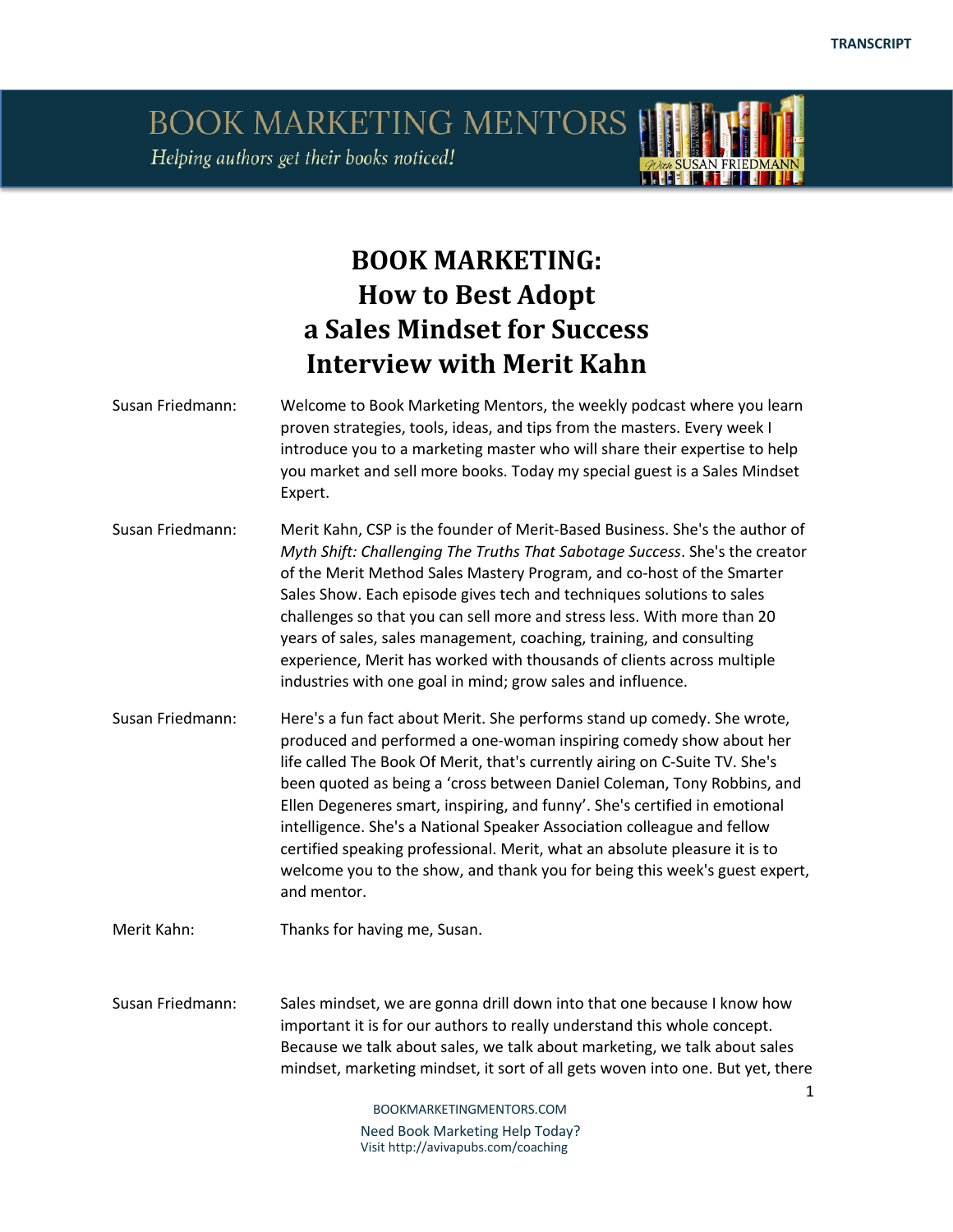### BOOK MARKETING MENTORS Helping authors get their books noticed!

is a distinct difference between sales and marketing. Let's start there, and understand what that is so that we're sort of all singing from the same hymn book.

- Merit Kahn: That's a great place to start, Susan. I get that question all the time. I think it really boils down to this: marketing is everything that happens before you're in a conversation. Once you're in a conversation, you have begun the sales process, and it really is that simple. What I sometimes see is that people who are already in a sales conversation will go backwards in the process, and [??? 02:55] someone to their website, that's going backwards. Marketing is designed to drive sales, not the other way around.
- Susan Friedmann: When people come to me, they say, sales is icky. They just don't want to be seen as being salesy. How do you answer that question?
- Merit Kahn: Well, they don't want to be that traditional used car sales guy, right on the lot, in days gone by. That's icky. Nobody wants to be sold. Nobody wants to feel pushy or aggressive or salesy. And if you don't understand the psychology of selling, then you're more prone to go down that path. But I think people, when they become real sales professionals, it's because they really understand how to be influential with others. And the way that they understand that, is that they've really done the deep work to understand what has influence over themselves.
- Merit Kahn: If you just focus on what can I say and what can I do to try to close this sale or convince this prospect, well that's all about you and that's not really about the other person and helping them get their needs met, helping them solve their problems. But if you understand what has influence over you, then you've earned the right to be more influential with other people, and I'm hoping that your audience would do that for good and not for evil. But that's part of it, really understanding our own sales mindset. That way when you do that work, when you learn the right things to say it's not pushy and aggressive.
- Susan Friedmann: So, the whole idea of the psychology of selling and how to be influential, where do we start with that?
- Merit Kahn: I really think there's three pieces of the puzzle to be good in sales. And that is your mindset, but also the mechanics of selling really understanding the whole process. And then what do you need to do to stay in motion? So, mindset, mechanics, and motion; those are really the three principles that I use as the basis of my work with people. And I think that you can start in any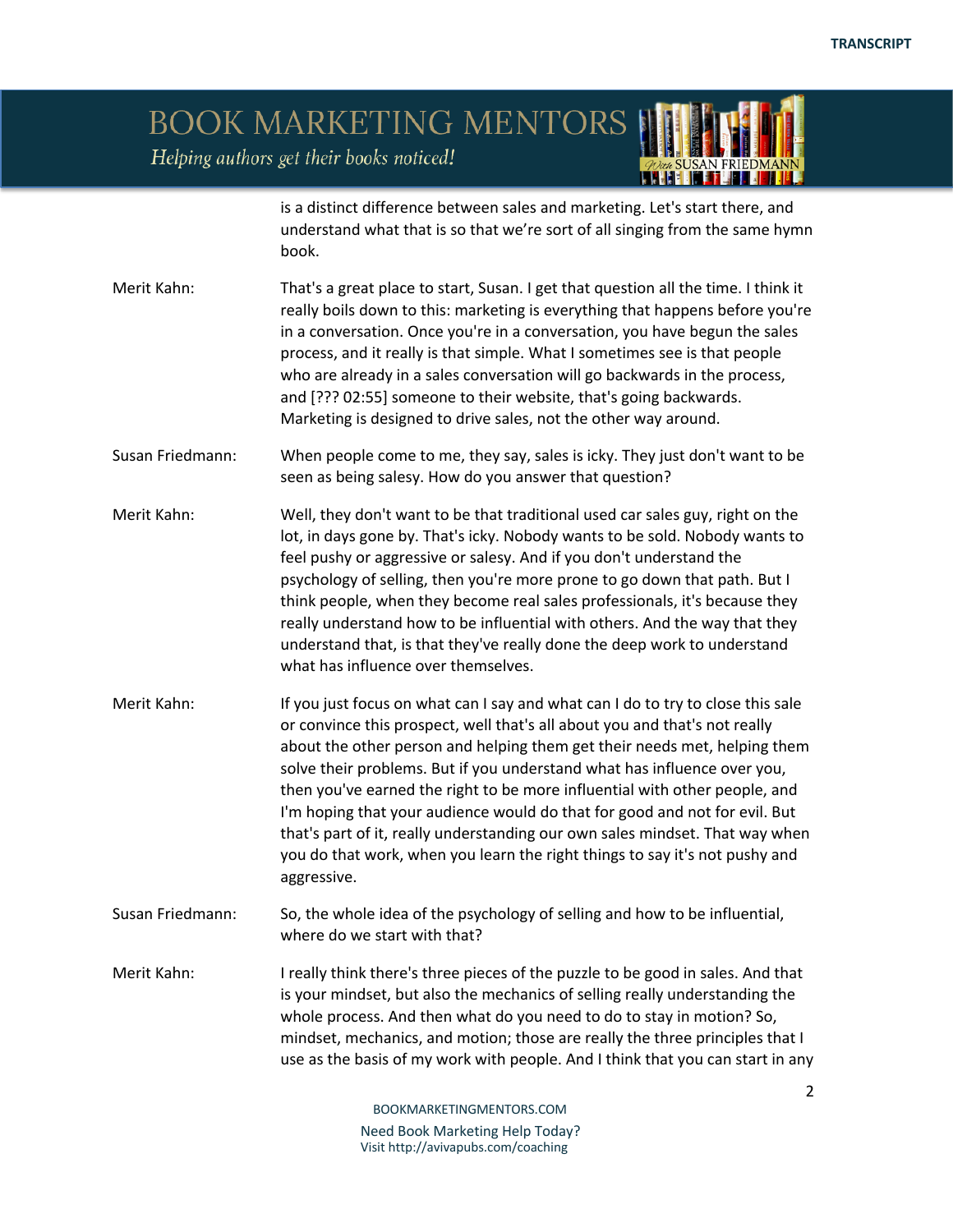### BOOK MARKETING MENTORS Helping authors get their books noticed! *ODER SUSAN FRIEDMAN*

|                  | one of those buckets. In other words, if I learn a good sales skill and I'm<br>excited to go out there and use it and then I see that it's produced some<br>value, it's working, then that starts to shift my mindset about what's<br>possible for me as a salesperson, or how I'm starting to feel more<br>professional and less pushy or aggressive. And the more I feel like that the<br>more I'm going to be in motion. If you picture it like a circle, you can kind of<br>start anywhere and all three of them are interrelated. It's not like you can<br>only study your sales mindset and then everything will work out. Or you<br>could only do a lot of sales activities and everything will work out.                                                                          |
|------------------|-------------------------------------------------------------------------------------------------------------------------------------------------------------------------------------------------------------------------------------------------------------------------------------------------------------------------------------------------------------------------------------------------------------------------------------------------------------------------------------------------------------------------------------------------------------------------------------------------------------------------------------------------------------------------------------------------------------------------------------------------------------------------------------------|
| Merit Kahn:      | You really want to be looking at all three of those buckets, because<br>strengthening your sales mindset for some people may just be directly<br>related to the work that they're doing to understand their own beliefs about<br>sales and money and where does that come from and how do they shift<br>those beliefs. For other people, it may be learning a new skill that gives<br>them the confidence, and then they want to learn more, and then they're<br>growing their sales mindset by learning skills. And for some people, it's their<br>confidence is growing, their sales mindset is strengthening because they're<br>in action, they're doing more behaviors. For everybody, it's a little bit<br>different, which is why it's really important to be working on all three. |
| Susan Friedmann: | I love that. The way it blends together and it's and as you said you need all<br>three, but it doesn't matter which one you have first because when you<br>talked about shifting believes, for me, it was like oh, yes that's much of what<br>I feel, authors need especially when they come to me and hate the idea of<br>selling, promoting or whatever. The skills, the confidence to have the skills I<br>think is so important as well. But let's focus on more of the mindset in the<br>beginning and then we can transition into some skills. Give us some ways in<br>which we can shift those mindsets, those beliefs we have about selling.                                                                                                                                      |
| Merit Kahn:      | I think the first thing that I really work on with people is first you want to do<br>an inventory, right an inventory of what are your sales beliefs. So, what do<br>you think about what is a lot of money, what's the amount of money you're<br>comfortable earning, what's the amount of money you feel that you are<br>worthy of earning, what's the largest amount of money you've ever made?<br>And that's just one example of beliefs but it also has to do with the level of<br>decision-maker that you're comfortable interacting with or the size of the<br>deal that you're comfortable talking about.                                                                                                                                                                         |
| Merit Kahn:      | As an example, I was doing a program for an association, this was many<br>many years ago. And in my audience there was a woman, an entrepreneur,                                                                                                                                                                                                                                                                                                                                                                                                                                                                                                                                                                                                                                          |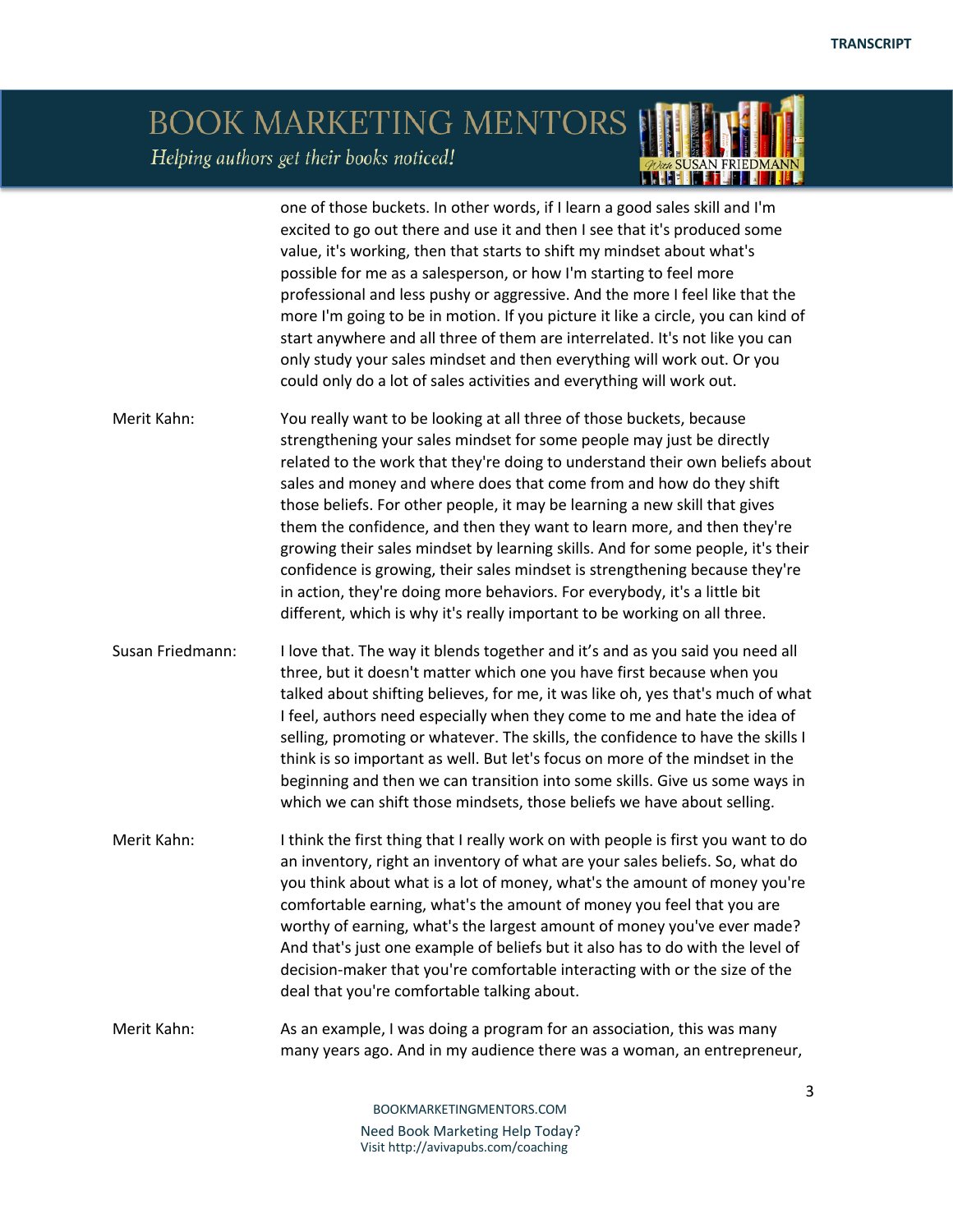#### BOOK MARKETING MENTORS Helping authors get their books noticed! **LEADER TO BE A**

she'd been a business owner for many years. And she heard me say something about how you buy impacts how you sell. And I talked about this idea of if you think, as an example, \$1,000 is a lot of money in your life and if you're out there and you're offering something for \$1,000, you may hesitate because it feels like a lot of money to you. She heard me say that and about two weeks after that program, I got this email. Now, I'd shaken her hand at the end of the meeting but that was really all, we didn't have a connection or we didn't know each other. Merit Kahn: And she sends me this email and she said, "Because of you, I closed the deal that was about \$75,000 more than I would have even proposed originally." And at first I got nervous I called her back and I said, "Please tell me you didn't just gouge someone and charge them more for something." She said "No, no, no. What I did was I noticed that I was negotiating down with myself when I was putting together the proposal because I was uncomfortable with the total dollar amount. And what I realized was that I was taking out services that were beneficial to my prospect that they really needed to get this project done appropriately. And because of my own money issues, my own money weaknesses. So, I decided to just say, why not? I just put the proposal together the way that it would serve the client best, and they bought it." Merit Kahn: And it was a real learning moment for her because she recognized that it was her own weaknesses around money that were sabotaging her success in sales. I think authors and marketers I've seen that in so many different professions, I experienced that myself earlier in my career as somebody trying to get my book out into the marketplace. It's the same sabotaging belief systems that had me writing, and nothing ever left my computer files because I wasn't sure it was good enough, right. I wasn't sure it was what was needed out there. Susan Friedmann: Yes, and I think we sabotage ourselves in so many times in so many different ways. And I had a chance to look through your book and the different approaches that we have with regard to our elites and how we just go about anything in our life But I love the idea of how you buy impacts how you sell because that's certainly went through my mind. Oh my goodness, you're right. If I thought something was expensive at \$1,000 to buy, then how was I going to be able to sell something for \$1,000? Yeah, I love that. Let's talk about some of the mechanics, some of the skills. What do you need to get started in this whole sort of selling environment?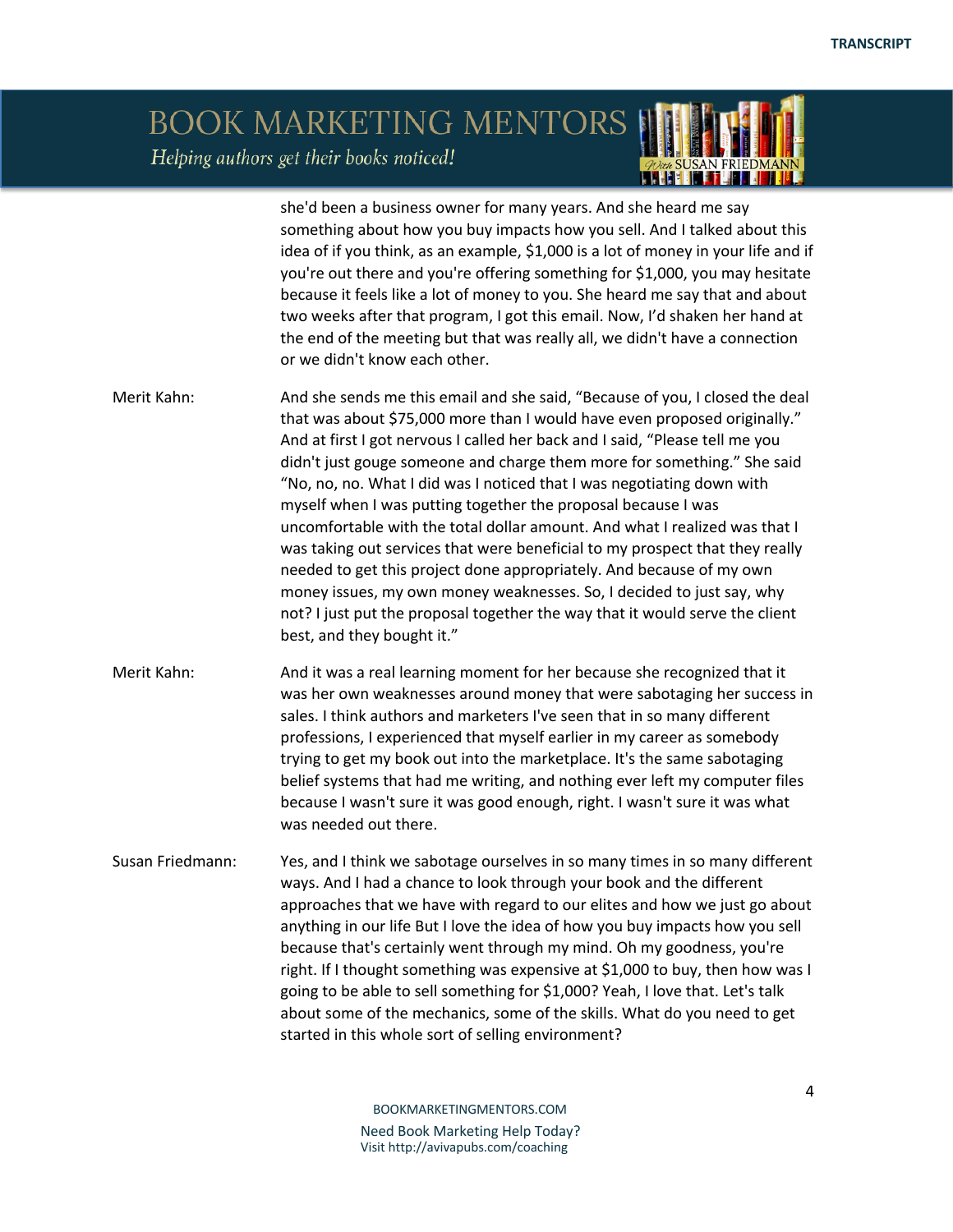*OVER SUSAN FRIEDMAN* 

# BOOK MARKETING MENTORS

Helping authors get their books noticed!

| Merit Kahn:      | I think one of the most important things is really understand from your<br>buyer's perspective, what the problems are, what the emotions are that<br>they're feeling that your book or your offer in the marketplace is a solution<br>for. As an example, I wouldn't say I work with salespeople and business<br>owners and professionals who have to grow their practice, and I sell them<br>sales training and coaching services. People don't buy sales training and<br>coaching services. What they buy is the solution to an emotional pain.                                                                                                                                                                                                                                                                                                                                                                                                  |
|------------------|----------------------------------------------------------------------------------------------------------------------------------------------------------------------------------------------------------------------------------------------------------------------------------------------------------------------------------------------------------------------------------------------------------------------------------------------------------------------------------------------------------------------------------------------------------------------------------------------------------------------------------------------------------------------------------------------------------------------------------------------------------------------------------------------------------------------------------------------------------------------------------------------------------------------------------------------------|
| Merit Kahn:      | What I would say to somebody is what I do is I work with salespeople,<br>professionals, business owners, entrepreneurs; they're great at what they<br>do but they're so frustrated because it should be so much easier to do<br>business than it is. It should be so much easier to attract new clients, to get<br>more referral business. When I say it like that I'm really not saying anything<br>about how I work. I'm really talking about what it is that people would<br>identify in themselves that would trigger for them, I'm intrigued I'd like to<br>talk to her more. There's something I can learn here. There's something she<br>can help you with. I think that's a really important thing, especially for<br>authors, because we have so many opportunities to do that on the book<br>jacket itself, right on the back of the book, or when you're asking people for<br>your testimonials and your endorsements and their quotes. |
| Merit Kahn:      | You want to really think about and be deliberate about the emotions that<br>those quotes would evoke in a potential buyer of your book. And I think that<br>is the same for all of the messaging that we would put on our websites and<br>in our social media posts about why people really get value from this book.<br>It has nothing to do with really how you fix the problem. It's focused on<br>what is the emotion of the reader, who's going to purchase this book. How<br>do I connect with what they're going through right now that this book is<br>going to be a solution for?                                                                                                                                                                                                                                                                                                                                                         |
| Susan Friedmann: | Yes, and the solution to that emotional pain, it's interesting because I say,<br>for instance, most nonfiction authors struggle to get known and paid for<br>their expertise. And I help them get the recognition and income they<br>deserve. It's focusing on the struggle, the pain that I know many authors<br>have to get recognized for what they want to be recognized for. So, yes<br>that's so important.                                                                                                                                                                                                                                                                                                                                                                                                                                                                                                                                  |
| Merit Kahn:      | Because I can identify with that. I can say ugh, I am so frustrated. I should<br>have more recognition for all this expertise. And so there's a frustration and<br>there's just like an ugh, and that's what you want to speak to.                                                                                                                                                                                                                                                                                                                                                                                                                                                                                                                                                                                                                                                                                                                 |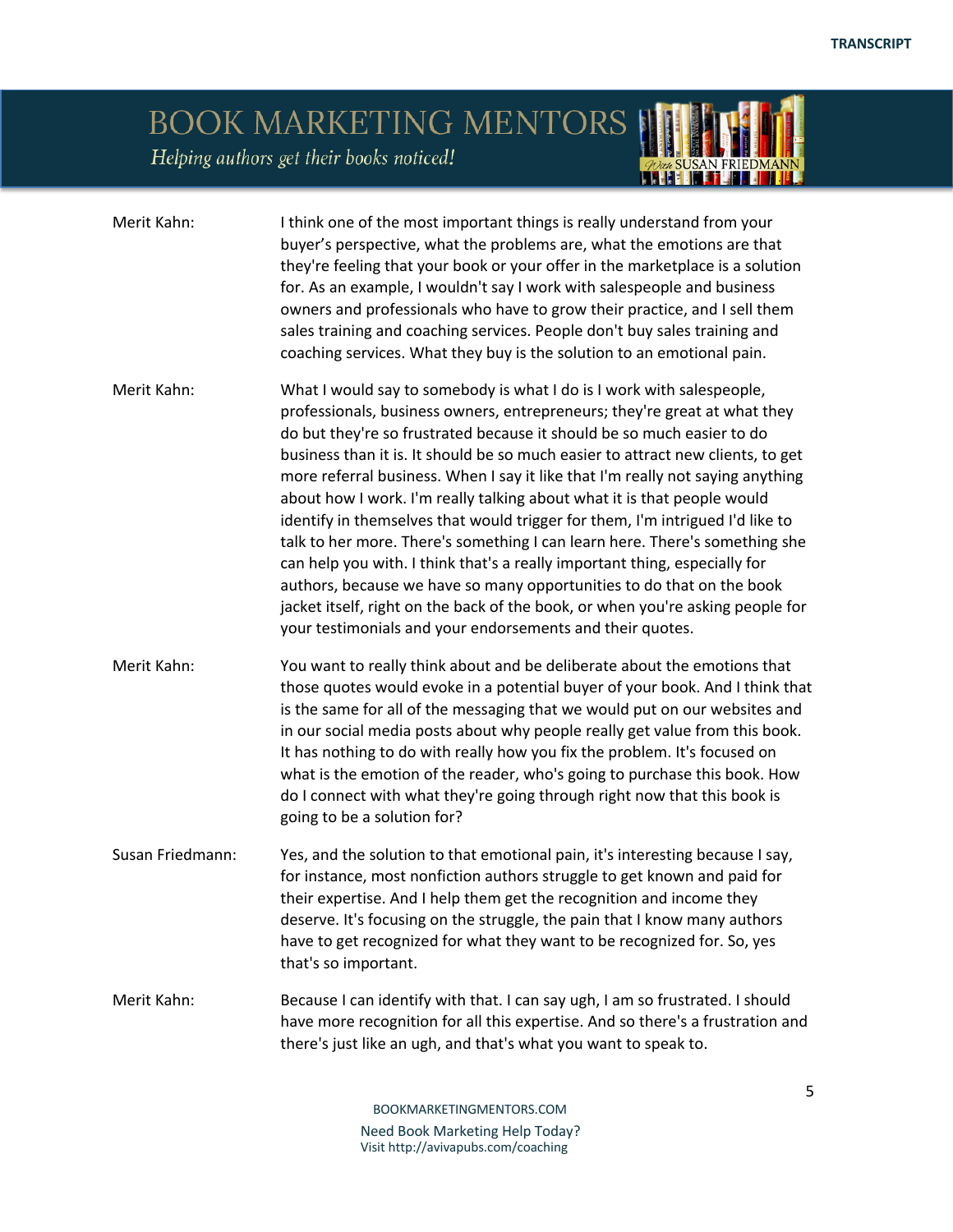*OVER SUSAN FRIEDMAN* 

# BOOK MARKETING MENTORS

Helping authors get their books noticed!

| Susan Friedmann: | Perfect. It's that 'ugh', that feeling as you said. It's sort of visceral.                                                                                                                                                                                                                                                                                                                                                                                                                                                                                                                                                                                                                                                                                                                                                                                                              |
|------------------|-----------------------------------------------------------------------------------------------------------------------------------------------------------------------------------------------------------------------------------------------------------------------------------------------------------------------------------------------------------------------------------------------------------------------------------------------------------------------------------------------------------------------------------------------------------------------------------------------------------------------------------------------------------------------------------------------------------------------------------------------------------------------------------------------------------------------------------------------------------------------------------------|
| Merit Kahn:      | Yeah. Exactly. That's when you know you got it, you nailed it.                                                                                                                                                                                                                                                                                                                                                                                                                                                                                                                                                                                                                                                                                                                                                                                                                          |
| Susan Friedmann: | Let's talk about mistakes, Merit. I know that they've gotta be a thousand and<br>one mistakes when it comes to sales and marketing. Share a few of the<br>common ones with us.                                                                                                                                                                                                                                                                                                                                                                                                                                                                                                                                                                                                                                                                                                          |
| Merit Kahn:      | Where do I even start? I'll just go vulnerable with your audience here today<br>and just share. When I published my book in 2016, it was actually the third<br>book I had written, but the only one that made it into the light of day. So, I<br>would say the biggest mistake that I made was thinking that I didn't have<br>something worthwhile enough that I was waiting for. It was the perfection<br>trap, right? So, it was waiting for it to be perfect and ready. I think what<br>happened for me to get myself out of that cycle, I literally sent an editor all<br>three versions of this book that I had written. And they were all, I wrote<br>them at different times in my life and different things were going on. It was<br>all about sales mindset, but they were all just different versions of the me<br>that wrote at that time.                                   |
| Merit Kahn:      | And I said, I want you to tell me what you think of this, and then just put a<br>red line through everything that is something that you've heard before in<br>some way shape or form and I just recycled it in my own way. I don't want<br>anything like that for my book. So, get rid of all of that, and then find what's<br>that thread. And what else does it need to be more of a complete book? And<br>what I realized by that experience was that it was a huge mistake to think<br>that I was going to launch this book on my own without any outside<br>expertise and advice. It took way too long and frankly it didn't even happen.                                                                                                                                                                                                                                          |
| Merit Kahn:      | I think a big mistake is for people to think that they're going to be the Lone<br>Ranger out there and everything's going to magically come together because<br>you set your goal or whatever. It doesn't work that way you need people,<br>especially in launching a book. And once you've launched the book and<br>you've done all of the hard work, now it's a whole nother job to get it out<br>into the world and the marketing of it. And there too I think having people<br>look at your marketing messages, make sure that you are speaking to the<br>pain, make sure that you've really thought through the things that will<br>resonate with potential readers and buyers of a book. And I think it's a huge<br>mistake to think that we can do it all on our own. We have got one piece of<br>that expertise that it takes to launch something like a book. And then there's |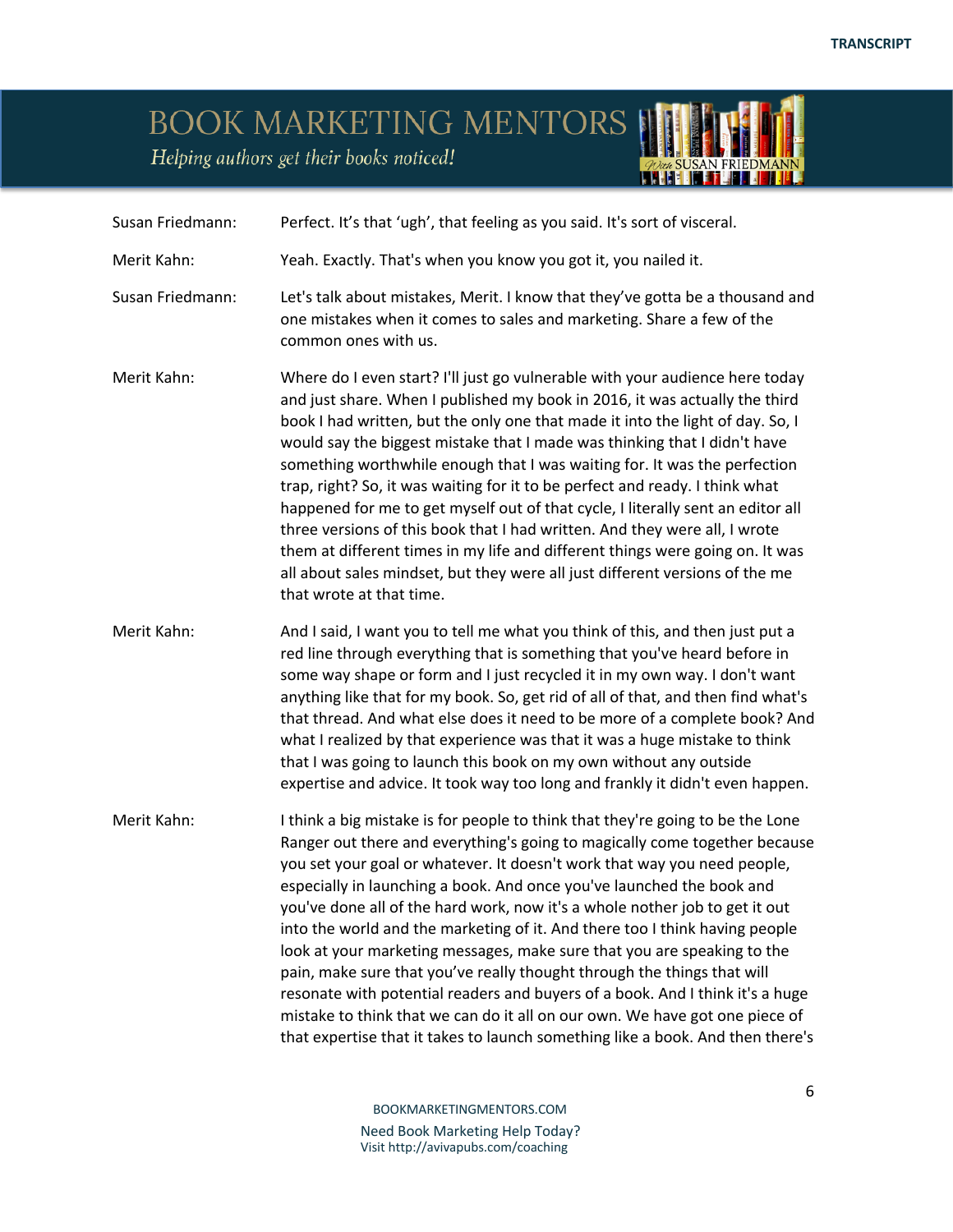## BOOK MARKETING MENTORS Helping authors get their books noticed!

other experts that we need, like what you're doing, Susan, but there's other experts that we need on our team to really make it come to life.

Susan Friedmann: Yes, as you say you can't be the Lone Ranger out there. And it took me many years to realize that it was okay to ask for help. Again, for me, that was something that really sort of... I sabotage myself. I know that I did it because I was scared to ask for help often because of what people might think. Oh, she's asking for something that might be very simple. And it's also those feelings as you said, you not being good enough or thinking you have to be perfect. And I love the fact that you said oh, well find something that isn't out there already. Well, what came to mind was, there's nothing new under the sun. It's just how you package it. Yes, you may not have a unique, unique idea but packaging of an old idea may be what's making it new and exciting for the clients or your prospects, your readers. So, absolutely. What else? What else comes to mind when you talk about mistakes with your clients or with your audience?

Merit Kahn: I think a big mistake is to just think from one perspective without putting yourself in someone else's shoes. I think empathy is a really important aspect of being a good professional salesperson as opposed to somebody who is only after their own agenda. And if I'm just about making my goals and my numbers at the expense of anyone else's needs or solving real problems, then it's really going to be a short term success if it's a success at all. And so I think a real strategy and a real strength for professional salespeople and people who approach whatever they're offering in the marketplace as a professional would is to really understand their audience, understand their readers, understand the marketplace, and the solutions that they provide. So, I think that doing that work is really important to make sure that what you're offering does have value. And it's paying attention to the marketplace too.

Merit Kahn: For example, right now as we're recording this we're playing a pandemic and businesses dramatically overnight, really, literally. And so there were things that I offered in my business like one of the things that I do is I help companies with tools to help them make better decisions as the salespeople that they would bring into the organization with screening tests and different things like that. And overnight, it was a less important offer. There were other things that I do that were more relevant in marketplace right now. I'm not an argument with reality. And so I just said okay, let's just take this other offer off the table, because it's not serving people in this marketplace the way that it would in other times, and it's confusing. It's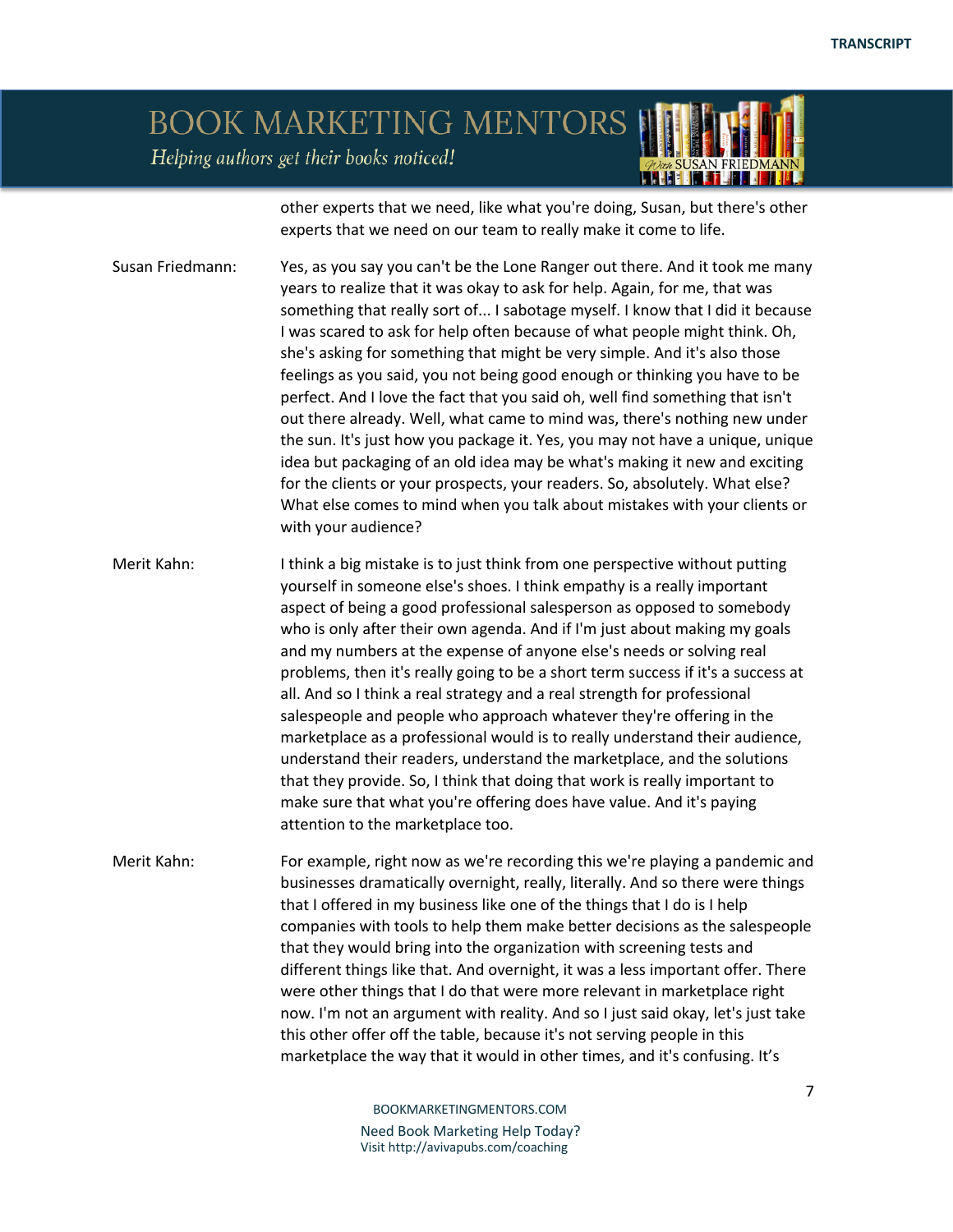#### BOOK MARKETING MENTORS Helping authors get their books noticed! **LANT KELL**

confusing in the marketplace. It's just not needed right now. So, I want people to think about offerings that you're selling and the ways that you're going to market and all of those social messaging. Just make sure that we're in tune with what's happening in the current environment and taking a look at messages or your offers so that they're appropriate now. Merit Kahn: And when people don't do that work, that's a huge mistake and it can actually damage your brand if you're marketing in the same way that you did two months ago, and you're in this global pandemic. Well, people will look at you and go, "Do you have any idea of what's going on in the world right now?" This is just an obvious easy example but this has happened many times without a global map. It's having an awareness of what people are really dealing with, what's happening in the marketplace, why is your offer more important now than ever or unimportant and inappropriate now. Susan Friedmann: One of the things that I noticed on the website is literally how you've converted everything to the current situation, and how you're dealing with it and how you transitioned. And the word that came to mind for me as you were saying this was the nimble, how we have to be so nimble and as you said in tune in the marketplace so that we know what's going on. And that we offer is in line with what people need current time. Because as you rightly said people need very different sales skills now than perhaps they did before all this. Merit Kahn: Absolutely. I recently started a movement. I call it The Can't Wait It Out Movement. So, it's CantWaitItOut.com, skip the apostrophe in 'can't'. I don't know how to do an apostrophe in a URL. But it was a response to the marketplace. First of all, one of my main revenue streams and my business model is as a professional speaker. I earn a living speaking on stages for large audiences. From those audiences come coaching clients, consulting projects, and other things. So, if that revenue stream and that marketing stream is all of a sudden cut off, I have to really look at my business model. And there's a concept I use with my clients and I call it redeciding, and I talked about in a book. Merit Kahn: And redeciding is very different from changing your mind or flip-flopping or being wishy-washy. Redeciding is about taking a look at the information that's around you and allowing it to inform you to make a new decision based on new information. There's so many different examples I could give you around that but I had to actually and what I'm doing with this movement with the CantWaitItOut.com, I'm inviting people in to take a peek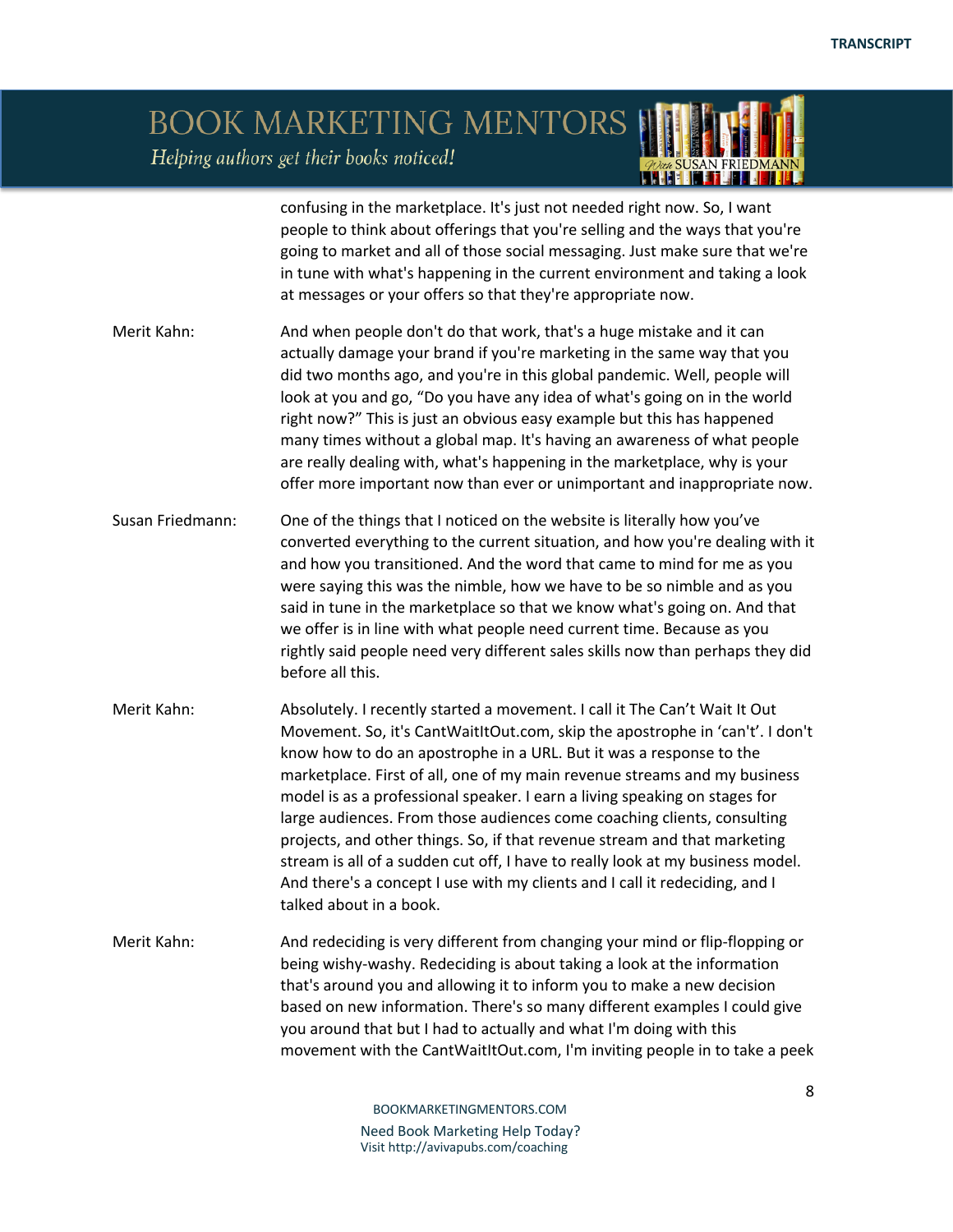## BOOK MARKETING MENTORS Helping authors get their books noticed!

behind the curtain to see how somebody who's been training other people to do this for 20 plus years is actually doing it for herself, and that's me. I am taking people on a journey. I'm being raw and authentic. I'm doing podcasts and audio messages, and I'm showing people how exactly I changed my messaging, I've changed my business model. Like, I don't know when large audiences and conferences are coming back, it might be two years and I'm a very optimistic person, but I'm not in an argument with reality.

HHH

Merit Kahn: As I'm going through that process of putting into practice everything that I've been teaching for 20 years. I think it's valuable to invite people along that journey with me, so that you can see, here's what my website and my LinkedIn banner and my post look like pre-pandemic. This is what I was out there offering this is why it was relevant in that world. And overnight, here's how I pivoted, here's how I changed my messaging, I changed my offers. I really looked at what was appropriate and inappropriate for my client's and prospects perspective. And I think it's helpful for somebody to, I think we need authenticity. We need our people to, experts out there to tell us what they're really doing, right? Because if my business changed overnight like so many people, and most of my clients literally can't wait it out. They need to find a way. They can't wait until the government opens things up or anything. And I can apply that to what is the 'this' in your life.

Merit Kahn: Can't wait this out. Can't wait this marriage that isn't supporting me. Can't wait this financial situation that I'm in, gotta change it. Can't wait this health issue out, gotta take control and get on top of things. So, whatever the 'this' is for you, right now we're all dealing with a very common situation, but forever, the 'Can't wait this out' whatever this is for you, it's time to get in action. And that's what people want from me right now is just tell me what to say and what I should be doing as opposed to teaching me the theory about sales and sales psychology. People don't have time for that right now. They just need to know what works.

Susan Friedmann: What works, yes. What works, that's sort of like the magic button the moment we got to press. But you're right, the authenticity is so important and you see this more than ever now every time you turn on the television. People are broadcasting from their own environment. You see somebody's office, you see their staircase, you see their hallway. They're letting you into their homes and that's very personal. And I think you've got to be authentic in that situation. If our listeners wanted to find out more about you, what you offer, tell us how.